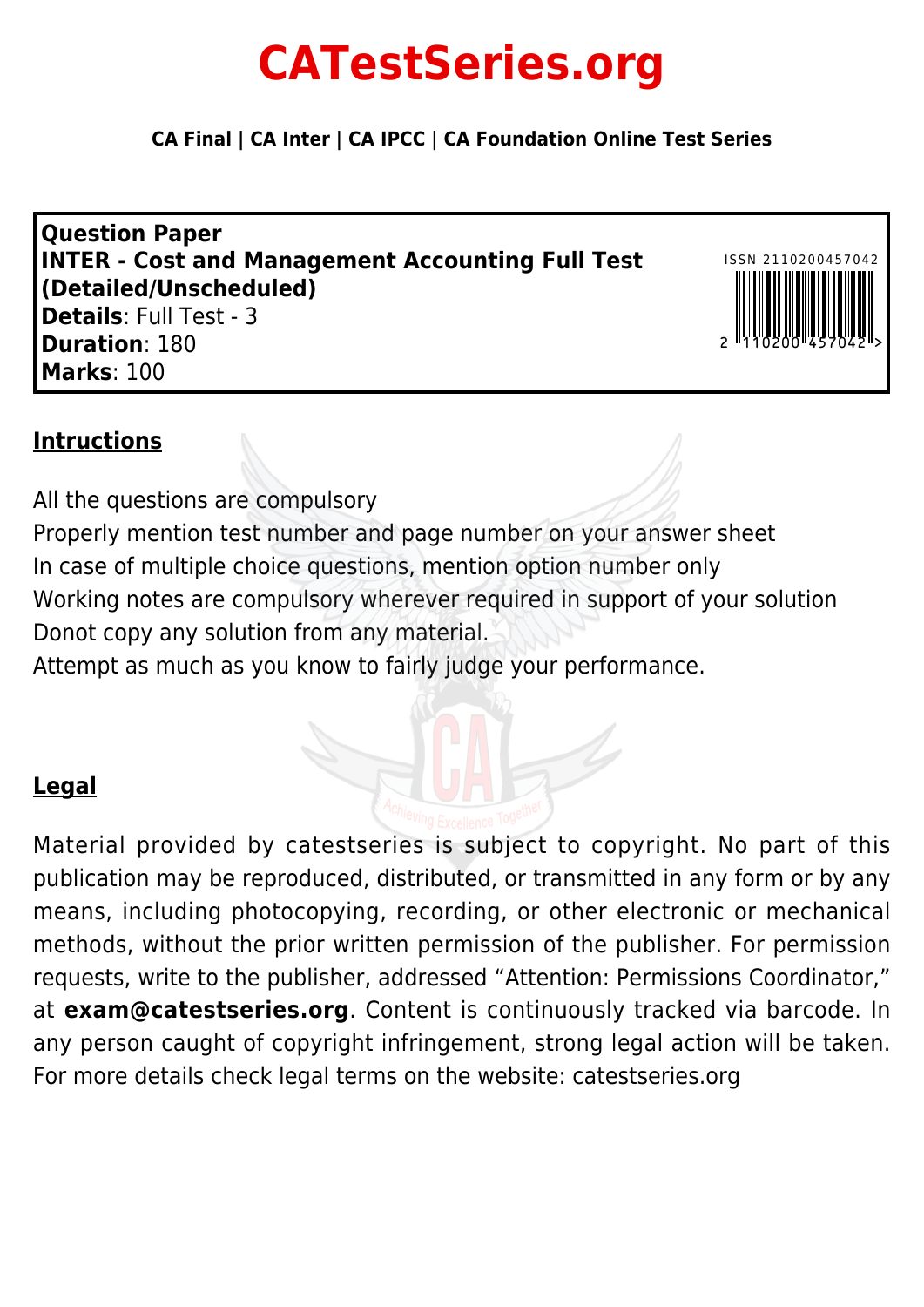#### **Question No. 1 is compulsory.**

#### **Attempt any four questions from the remaining five questions.**

#### **Working notes should form part of the answer.**

**Time Allowed – 3 Hours ………………………………………………………………………Maximum**

#### **Marks – 100**

**Q- 1 (a)** Two workers 'A' and 'B' produce the same product using the same material. Their normal wage rate is also the same. 'A' is paid bonus according to Rowan scheme while 'B' is paid bonus according to Halsey scheme. The time allowed to make the product is 50 hours. 'A' takes 30 hours while 'B' takes 40 hours to complete the product. The factory overhead rate is Rs.5 per person-hour actually worked. The factory cost of product manufactured by 'A' is Rs.3,490 and for product manufactured by 'B' is Rs.3,600.

#### **Required:**

(i) Compute the normal rate of wages.

(ii) Compute the material cost.

(iii) Prepare a statement comparing the factory cost of the product as made by two workers.

**(b)** DFG Ltd. manufactures leather bags for office and school purpose. The following information is related with the production of leather bags for the month of September 2019.

(i) Leather sheets and cotton cloths are the main inputs, and the estimated requirement per bag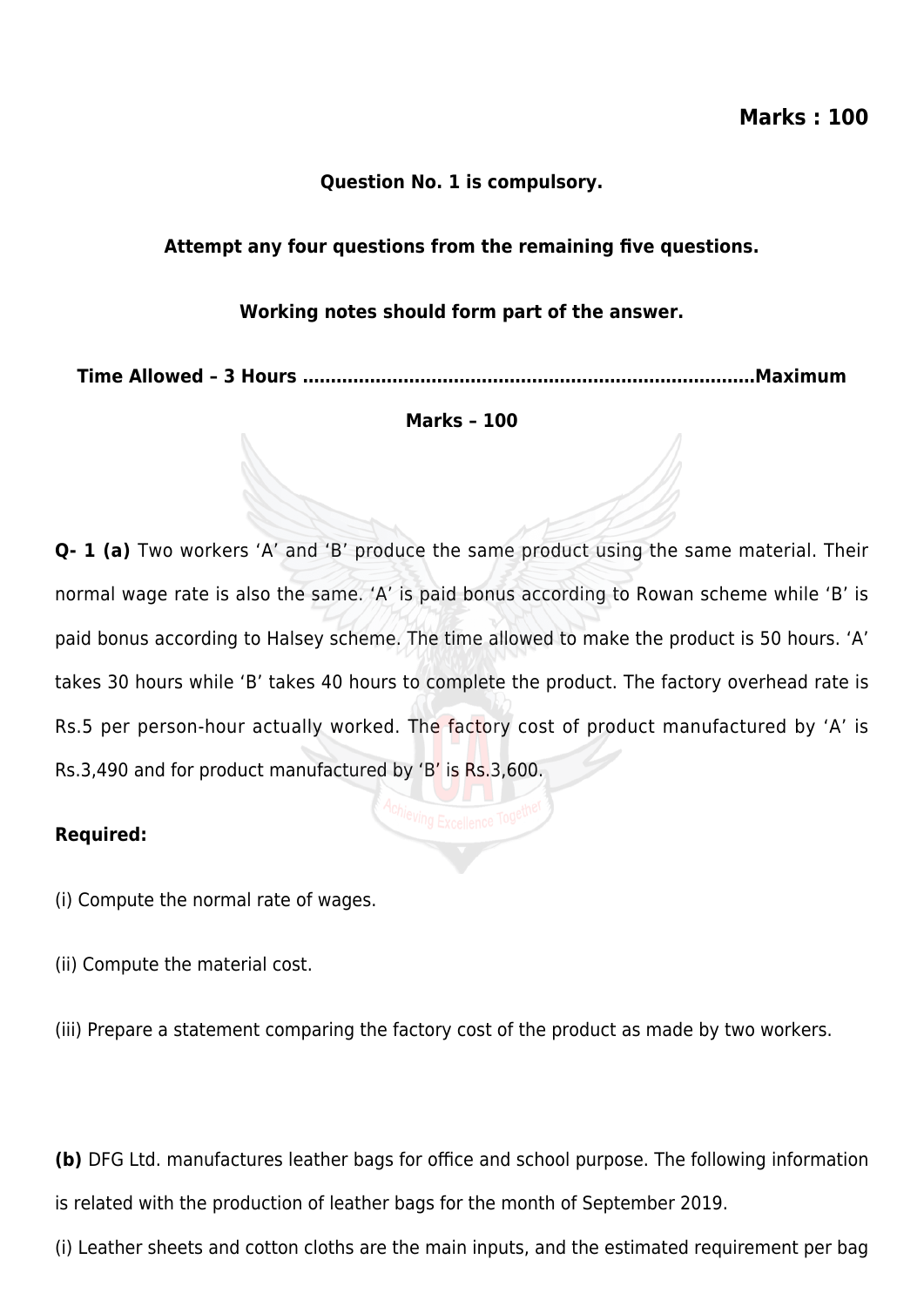is two meters of leather sheets and one meter of cotton cloth. 2,000 meter of leather sheets and 1,000 meter of cotton cloths are purchased at Rs.3,20,000 and Rs.15,000 respectively. Freight paid on purchases is Rs.8,500.

(ii) Stitching and finishing need 2,000 man hours at Rs.80 per hour.

(iii) Other direct cost of Rs.10 per labour hour is incurred.

(iv) DFG has 4 machines at a total cost of Rs.22,00,000. Machine has a life of 10 years with a scrape value of 10% of the original cost. Depreciation is charged on straight line method.

(v) The monthly cost of administrative and sales office staffs are Rs.45,000 and Rs.72,000 respectively. DFG pays Rs.1,20,000 per month as rent for a 2400 sq.feet factory premises. The administrative and sales office occupies 240 sq. feet and 200 sq. feet respectively of factory space.

(vi) Freight paid on delivery of finished bags is Rs.18,000.

(vii) During the month 35 kg. of leather and cotton cuttings are sold at Rs.150 per kg.

(viii) There is no opening and closing stocks for input materials. There is 100 bags in stock at the end of the month.

#### **Required:**

PREPARE a cost sheet following functional classification for the month of September 2019.

**(c)** Arnav Confectioners (AC) owns a bakery which is used to make bakery items like pastries, cakes and muffins. AC used to bake at least 50 units of any item at a time. A customer has given an order for 600 muffins. To process a batch of 50 muffins, the following cost would be incurred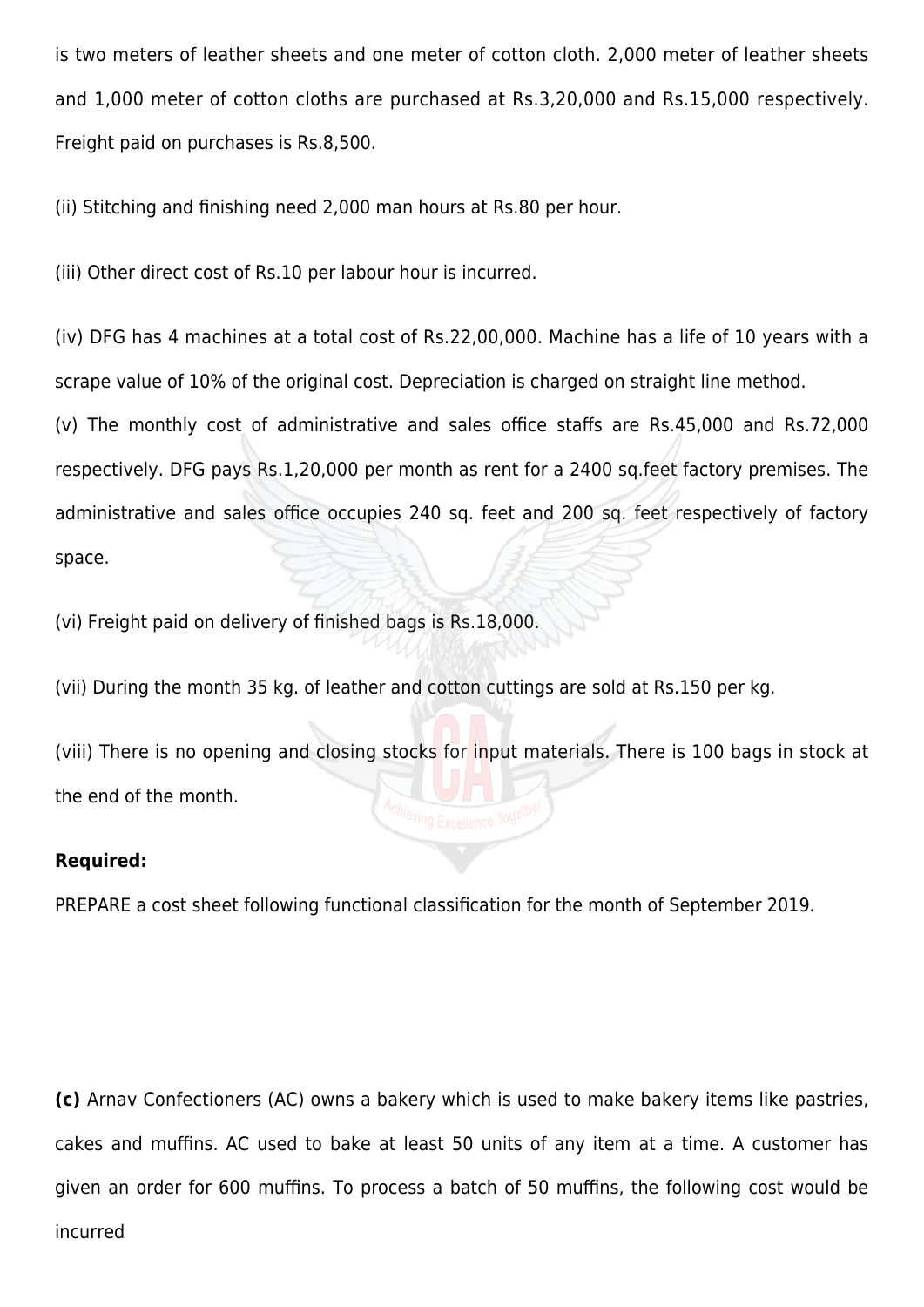| Direct materials | <b>IRs.500</b> |
|------------------|----------------|
| Direct Wages     | <b>IRs.50</b>  |
| Oven set-up cost | Rs.150         |

AC absorbs production overheads at a rate of 20% of direct wages cost. 10% is added to the total production cost of each batch to allow for selling, distribution and administration overheads. AC requires a profit margin of 25% of sales value. Determine the selling price for 600 muffins

**(d)** ABC Ltd. operates a simple chemical process to convert a single material into three separate items, referred to here as X, Y and Z. All three end products are separated simultaneously at a single split-off point.

Product X and Y are ready for sale immediately upon split off without further processing or any other additional costs. Product Z, however, is processed further before being sold. There is no available market price for Z at the split-off point.

The selling prices quoted here are expected to remain the same in the coming year. During 2013-14, the selling prices of the items and the total amounts sold were:

- X 186 tons sold for Rs. 1,500 per ton
- Y 527 tons sold for Rs. 1,125 per ton
- Z 736 tons sold for Rs. 750 per ton

The total joint manufacturing costs for the year were Rs. 6,25,000. An additional Rs.3,10,000 was spent to finish product Z.

There were no opening inventories of X, Y or Z at the end of the year. The following inventories of complete units were on hand: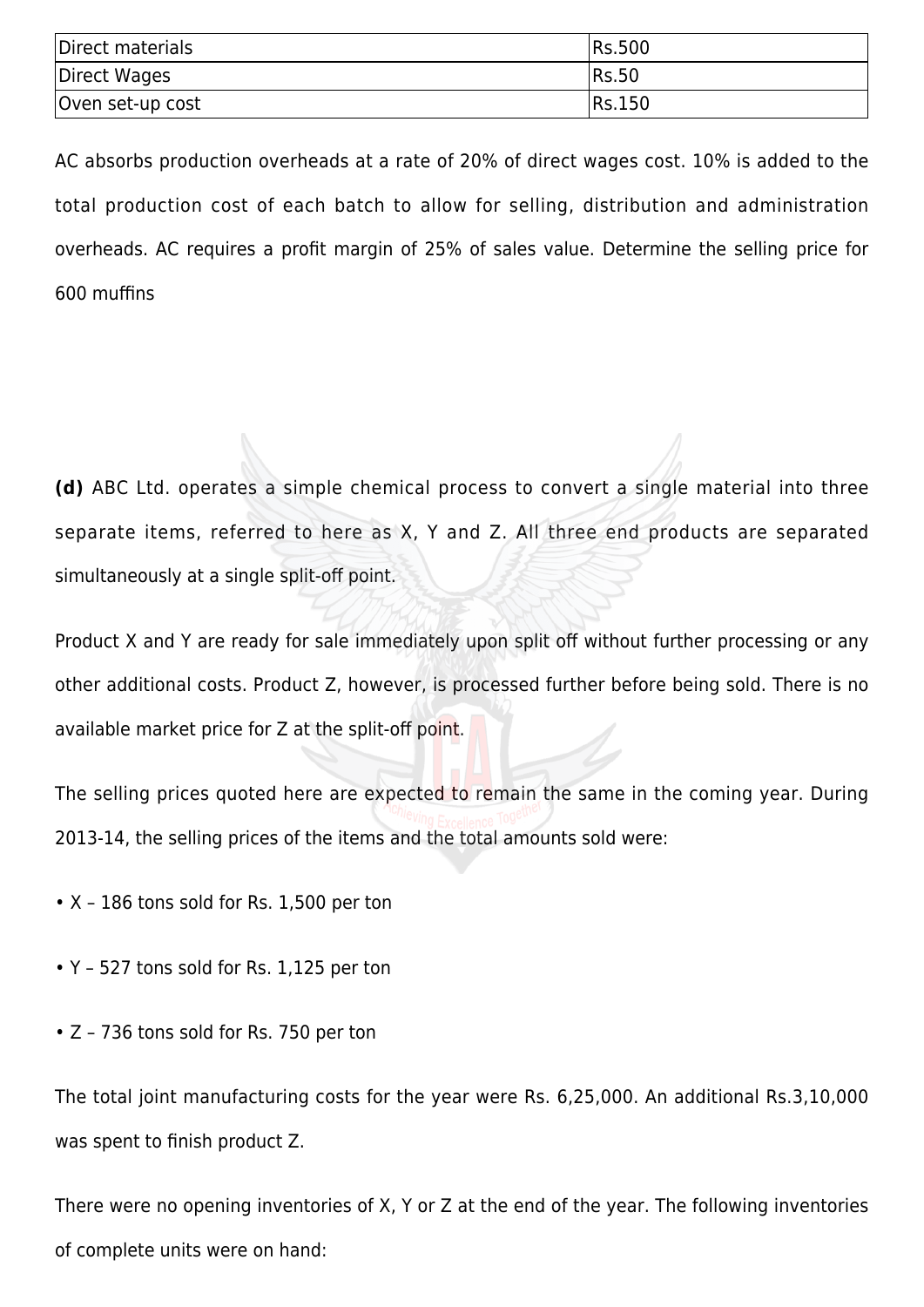- X 180 tons
- Y 60 Tons
- Z 25 tons

There was no opening or closing work-in-progress.

#### **Required:**

(i) Compute the cost of inventories of X, Y and Z for Balance Sheet purposes and cost of goods sold for income statement purpose as of March 31, 2014, using:

(a) Net realizable value (NRV) method of joint cost allocation

(b) Constant gross-margin percentage NRV method of joint-cost allocation.

(ii) Compare the gross-margin percentages for X, Y and Z using two methods given in requirement (i)

**(4 × 5 =20 Marks)**

**Q-2 (a)** Arnav Udyog, a small scale manufacturer, produces a product X by using two raw materials A and B in the ratio of 3:2. Material A is perishable in nature and if not used within 5 days of purchase it becomes obsolete. Material B is durable in nature and can be used even after one year. The company has estimated a sales volume of 30,000 kg. for the month of July 2016 and expects that the trend will continue for the entire year. The ratio of input and output is 5:3. The purchase price of per kilogram of raw material A and B is Rs.15 and Rs.22 respectively exclusive of taxes. Material A can be purchased from the local market within 1 to 2 days period. On the other hand Material B is purchased from neighbouring state and it takes 2 to 4 days to receive the material in the store. To place an order the company has to incur an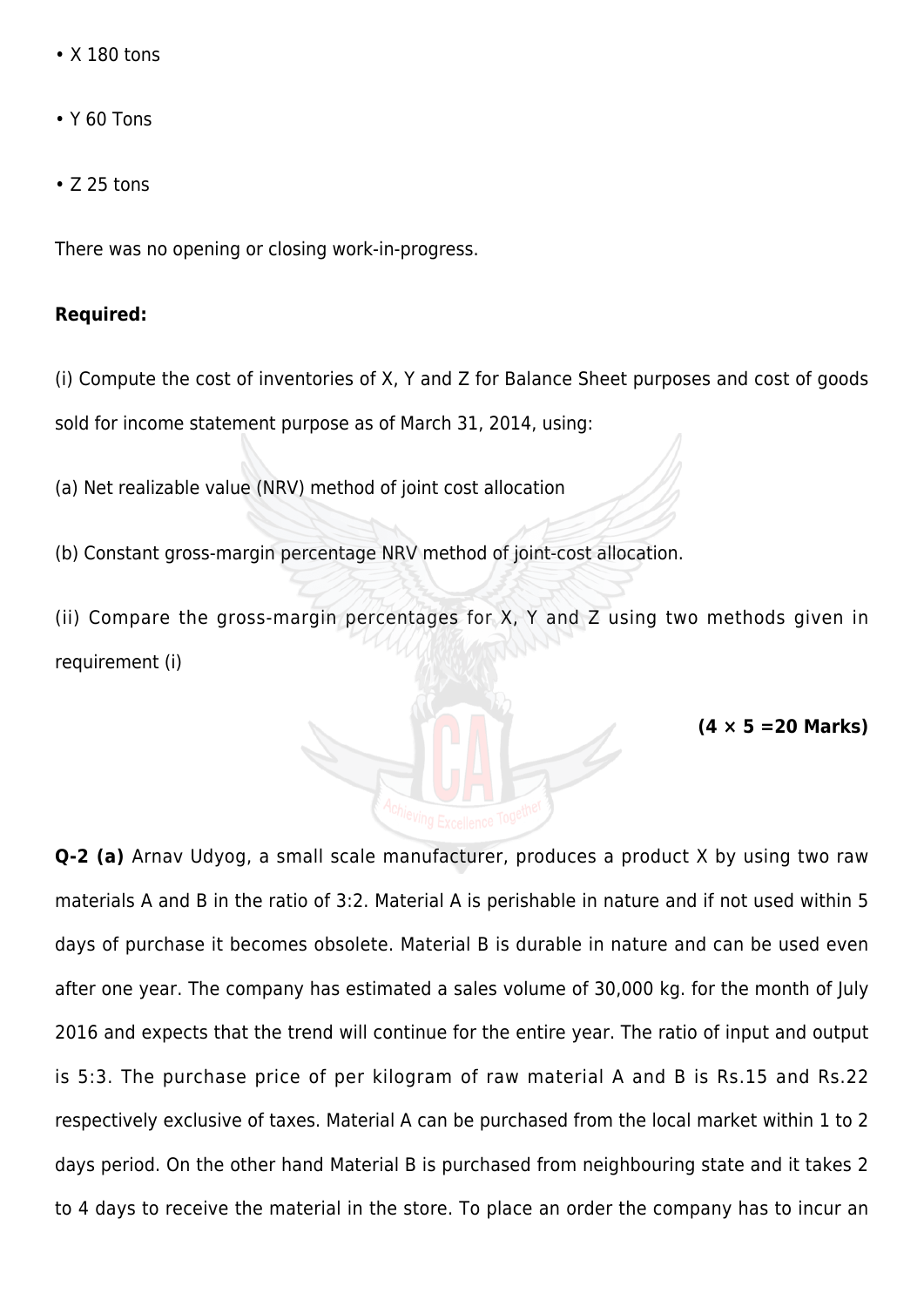administrative cost of Rs.120. Carrying cost for Material A and B is 15% and 5% respectively. At present Material A is purchased in a lot of 8,000 kg. to avail 10% discount on market price. VAT applicable for material A is 4% (credit available) and CST on Material B is 2% (credit not available). Company works for 25 days in a month and production is carried out evenly.

#### **You are required to calculate:**

- (i) Economic Order Quantity (EOQ) for each material;
- (ii) Maximum stock level for Material A;
- (iii) Calculate saving/ loss in Material A if purchase quantity equals to EOQ.

#### **(10 Marks)**

**(b)** A machine shop cost centre contains three machines of equal capacities. Three operators are employed on each machine, payable Rs. 20 per hour each. The factory works for forty eight hours in a week which includes 4 hours set up time. The work is jointly done by operators. The operators are paid fully for the forty eight hours. In additions they are paid a bonus of 10 per cent of productive time. Costs are reported for this company on the basis of thirteen four weekly period.

The company for the purpose of computing machine hour rate includes the direct wages of the operator and also recoups the factory overheads allocated to the machines. The following details of factory overheads applicable to the cost centre are available:

• Depreciation 10% per annum on original cost of the machine. Original cost of the each machine is Rs. 52,000.

• Maintenance and repairs per week per machine is Rs. 60.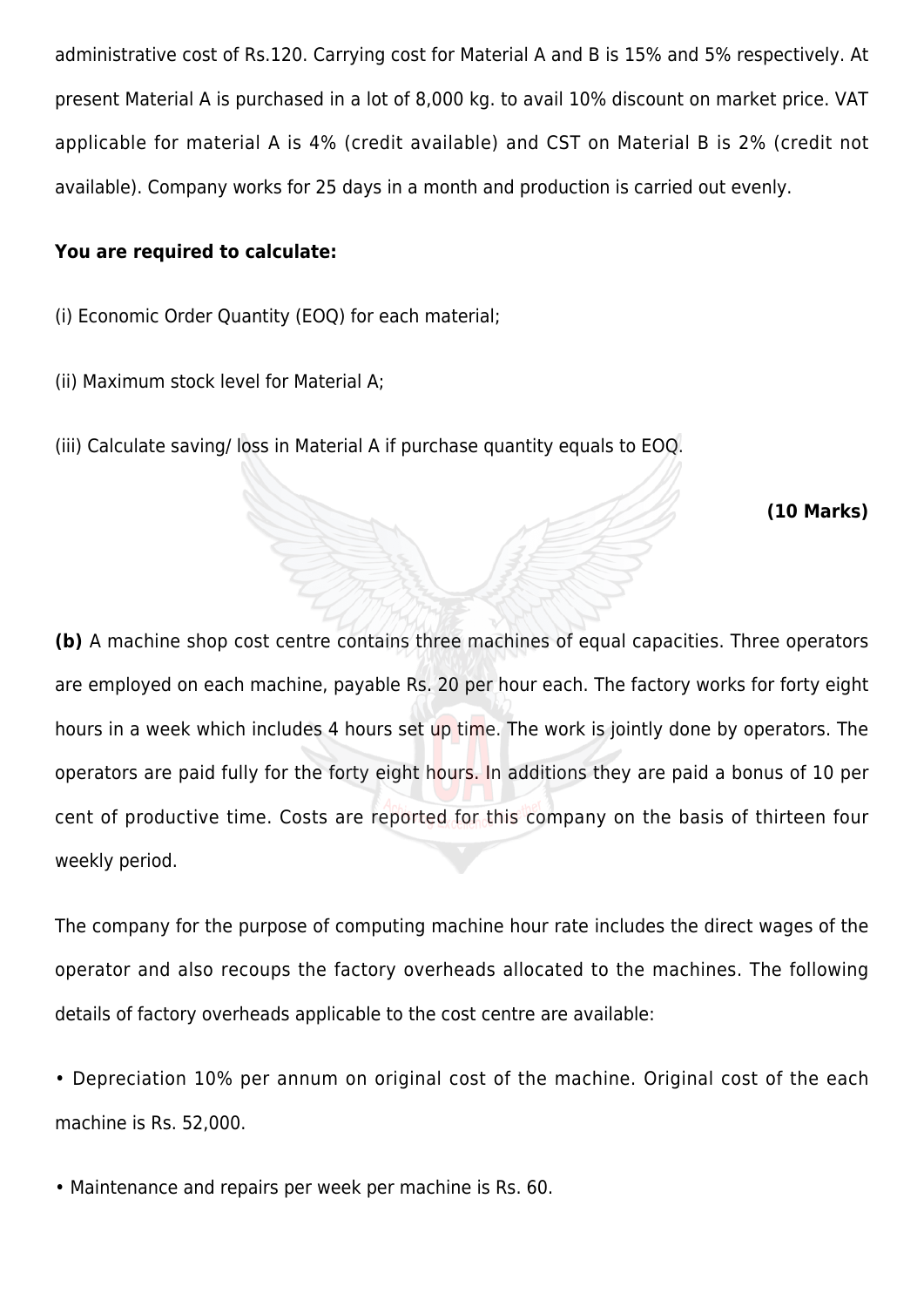- Consumable stores per week per machine are Rs. 75.
- Power: 20 units per hour per machine at the rate of 80 paise per unit.
- Apportionment to the cost centre: Rent per annum Rs. 5,400, Heat and Light per annum Rs.

9,720, and foreman's salary per annum Rs. 12,960.

## **Required:**

- Calculate the cost of running one machine for a four week period.
- Calculate machine hour rate.

**(10 Marks)**

**Q-3 (a)** Dream House (P) Limited is engaged in building two residential housing projects in the

city. Particulars related to two housing projects are as below:

| <b>Particulars</b>                                                     | <b>HP-1</b> | <b>HP-2</b> |
|------------------------------------------------------------------------|-------------|-------------|
| Work in progress as on April 1, 2013                                   | 7,80,000    | 2,80,000    |
| Materials purchased                                                    | 6,20,000    | 8,10,000    |
| Land purchased near to the site to open an office                      |             | 12,00,000   |
| Brokerage and registration fee paid on the above purchase              |             | 60,000      |
| Wages paid                                                             | 85,000      | 62,000      |
| Wages outstanding as on 31st March 2014                                | 12,000      | 8,400       |
| Donation paid to local clubs                                           | 5,000       | 2,500       |
| Plant hire charges paid for three years effecting from April 1<br>2013 | 72,000      | 57,000      |
| Value of materials at site as on March 31, 2014                        | 47,000      | 52,000      |
| Contract price of the projects                                         | 48,00,000   | 36,00,000   |
| Value of work certified                                                | 20,50,000   | 16,10,000   |
| Work not certified                                                     | 1,90,000    | 1,40,000    |

A concrete mixture machine was bought on April 1, 2013 for Rs.8,20,000 and used for 180 days

in HP- 1 and for 100 days in HP-2. Depreciation is provided at 15% p.a. (this machine can be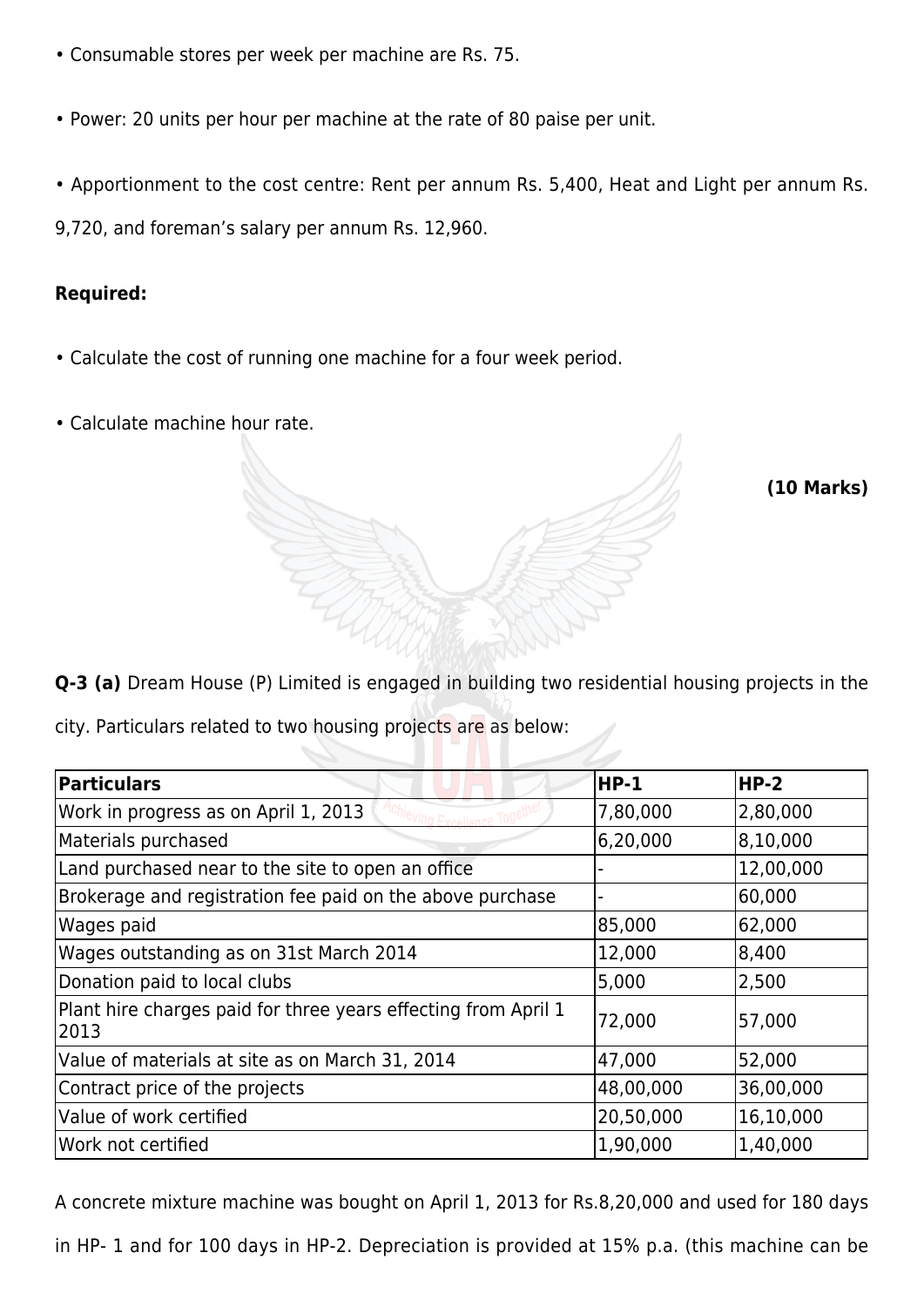used for any other projects). As per the contract agreement contracte shall retain 20% of work certified as retention money.

Prepare contract account for the two housing projects showing the profit or loss on each project for the year ended 31st March, 2014.

# **(10 Marks)**

**(b)** A product passes through three processes – A, B and C. The details of expenses incurred on the three processes during the year 1992 were as under:

| Particulars             | Process-A             | <b>Process-B</b> | Process-C |
|-------------------------|-----------------------|------------------|-----------|
| Units issued/introduced | 10,000 @ 100 per unit |                  |           |
| Sundry materials        | 10,000                | 15,000           | 5,000     |
| Labour                  | 30,000                | 80,000           | 65,000    |
| Direct expenses         | 6,000                 | 18,150           | 27,200    |
| Selling price           | 10                    | 165              | 250       |

Management expenses during the year were Rs. 80,000 and selling expenses were Rs. 50,000 These are not allocable to the processes. Actual output of the three processes was: A - 9,300 units, B-5, 400 units and C-2, 100 units. Two third of the output of Process A and one half of the output of Process B was passed on to the next process and the balance was sold. The entire output of process C was sold. The normal loss of the three processes, calculated on the input of every process was: Process A-5%; B-15% and C-20% The Loss of Process A was sold at Rs. 2 per unit, that of B at Rs. 5 per unit and of Process C at Rs. 10 per unit. Prepare the Three Processes Accounts and the Profit and Loss Account.

#### **(10 Marks)**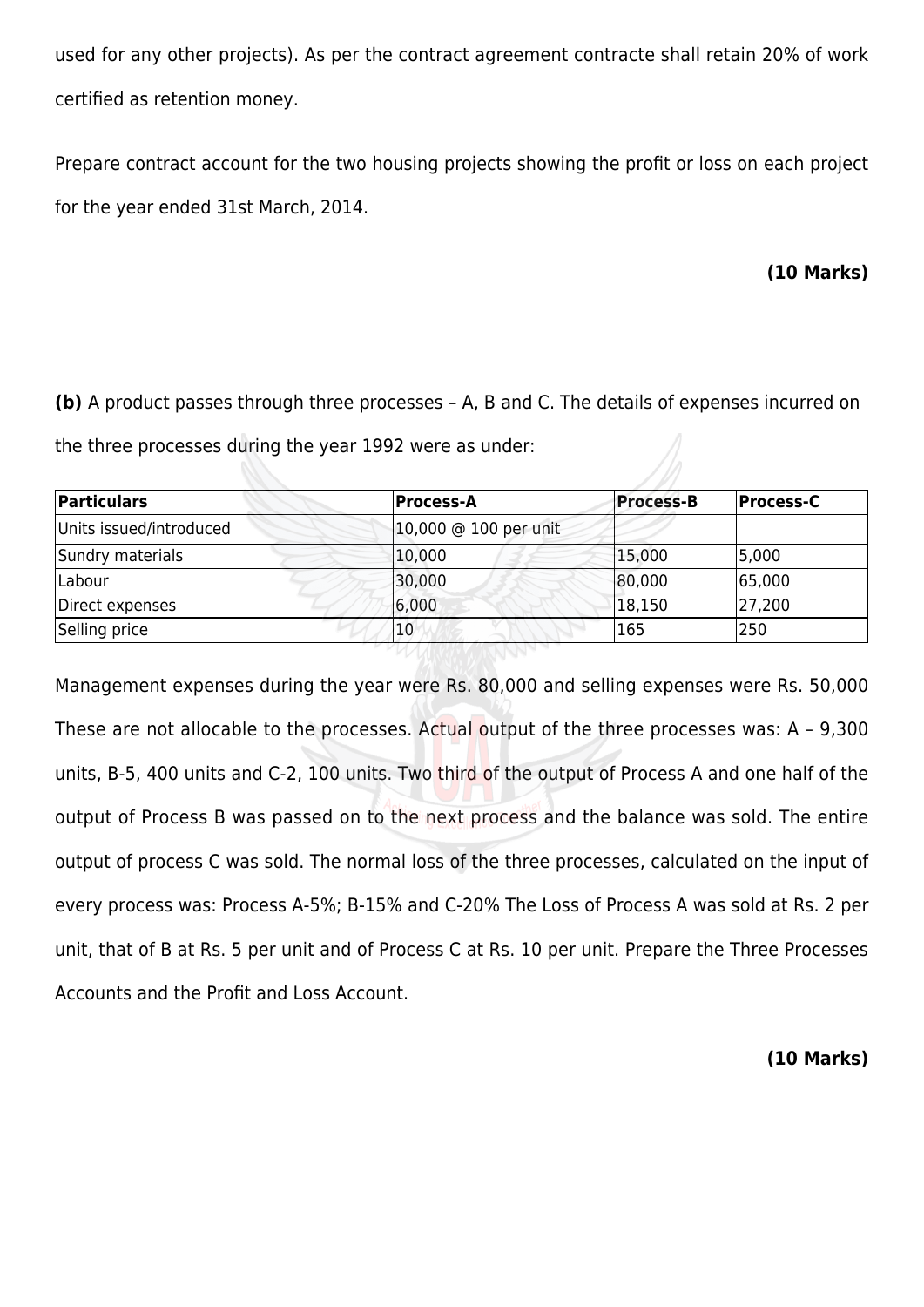**Q-4 (a)** Voyager Cabs private Limited is a New Delhi based cab renting company, provides cab facility on rent for cities Delhi, Agra and Jaipur to the tourists. To attract more tourists, it has launched a three days tour package for Delhi-Jaipur-Agra-Delhi. Following are the relevant information regarding the package:

| Distance between Delhi to Jaipur (Km.)   | 274                                     |
|------------------------------------------|-----------------------------------------|
| Distance between Delhi to Agra (km.)     | 242                                     |
| Distance between Agra to Jaipur (km.)    | 238                                     |
| Price of diesel in Delhi                 | Rs.54 per litre                         |
| Price of diesel in Jaipur                | Rs.56 per litre                         |
| Price of diesel in Agra                  | Rs.58 per litre                         |
| Mileage of cab per litre of diesel (km.) | 16                                      |
| Chauffer's salary                        | Rs.12,000 per month                     |
| Cost of the cab                          | Rs.12,00,000                            |
| Expected life of the cab                 | 24,00,000 kms.                          |
| Servicing cost                           | Rs.30,000 after every 50,000 kilometres |
| Chauffer's meal allowance                | Rs.50 for every 200 kilometres          |
| Other set up and office cost             | Rs.2,400 per month                      |

Voyager cabs has made tie-up with fuel service centres at Agra, Jaipur and Delhi to fill diesel to its cabs on production of fuel passbook to the fuel centre. Company has a policy to get fuel filled up sufficient to reach next destination only.

You are required to calculate the price inclusive of GST @ 18% to be quoted for the package if company wants to earn profit of 25% on its net taking (excluding GST).

## **(10 Marks)**

**(b)** SB Constructions Limited has entered into a big contract at an agreed price of Rs. 1,50,00,000 subject to an escalation clause for material and labour as spent out on the contract and corresponding details are as follows:

| <b>Material</b> | <b>Standard</b>                     |       | Actual                       |       |
|-----------------|-------------------------------------|-------|------------------------------|-------|
|                 | <b>Quantity (Tons) Rate per Ton</b> |       | Quantity (Tons) Rate per Ton |       |
|                 | 3,000                               | 1,000 | 3,400                        | 1,100 |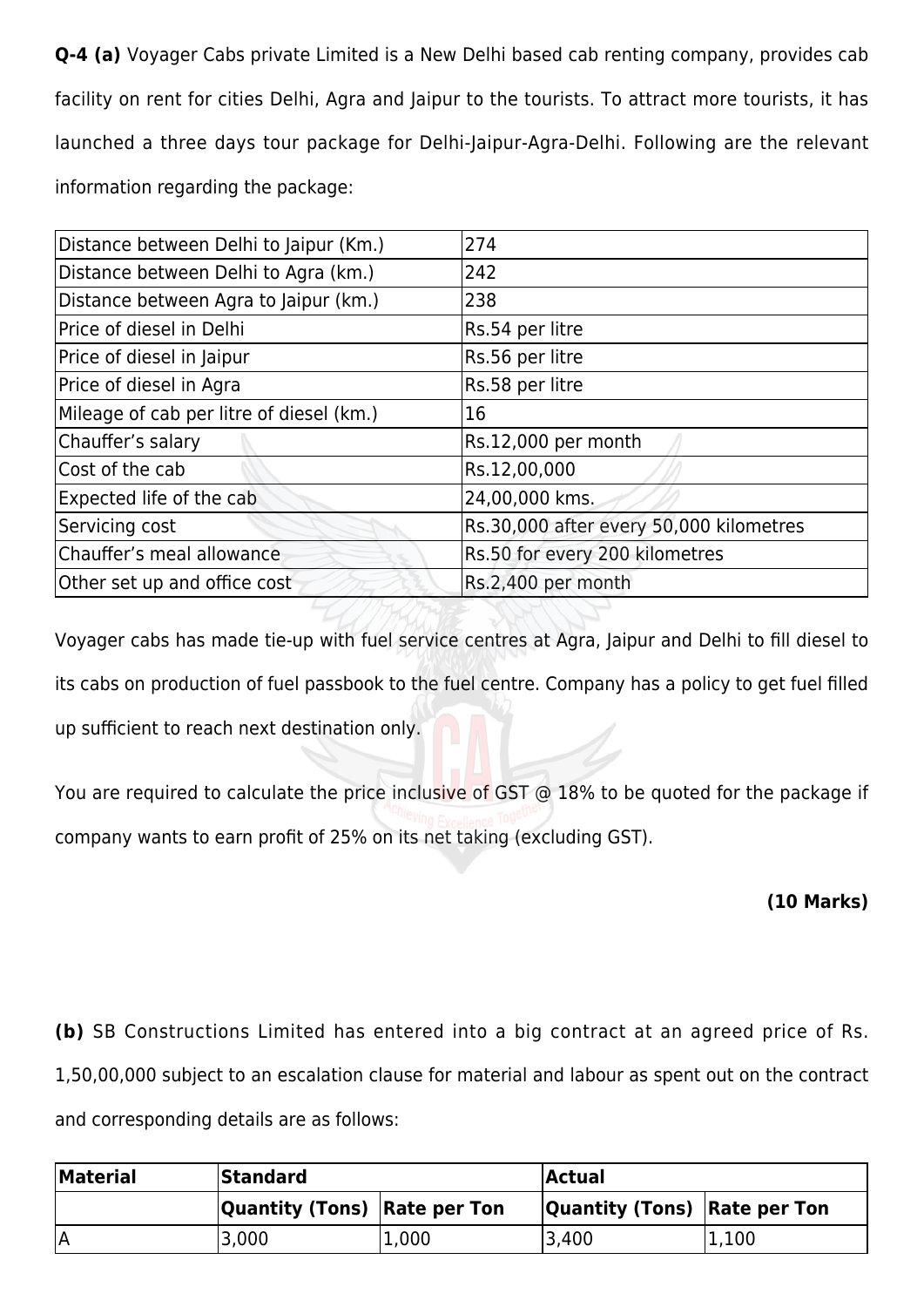| B  | 2,400 | 1800   | 2,300 | 700    |
|----|-------|--------|-------|--------|
| IС | 500   | 4,000  | 600   | 3,900  |
| D  | 100   | 30,000 | '90   | 31,500 |

| Labour | <b>Standard</b> |             | <b>Actual</b> |                    |
|--------|-----------------|-------------|---------------|--------------------|
|        | Hours           | Hourly rate | <b>Hours</b>  | <b>Hourly rate</b> |
| ΙLΊ    | 60,000          |             | 56,000        |                    |
| L2     | 40,000          | 30          | 38,000        |                    |

#### **You are required to:**

## **Calculate the following variances and verify them:**

- Material Cost Variance
- Material Price Variance
- Material Usage Variance
- Labour Cost Variance
- Labour Rate Variance
- Labour Efficiency Variance.

#### **(10 Marks)**

**Q-5 (a)** SK Limited is engaged in the manufacture of tyres. Analysis of income statement indicated a profit of Rs.150 lacs on a sales volume of 50,000 units. The fixed costs are Rs.850 lacs which appears to be high. Existing selling price is Rs.3,400 per unit. The company is considering to revise the profit target to Rs.350 lacs. You are required to compute:

i. Break-even point at existing levels in units and in rupees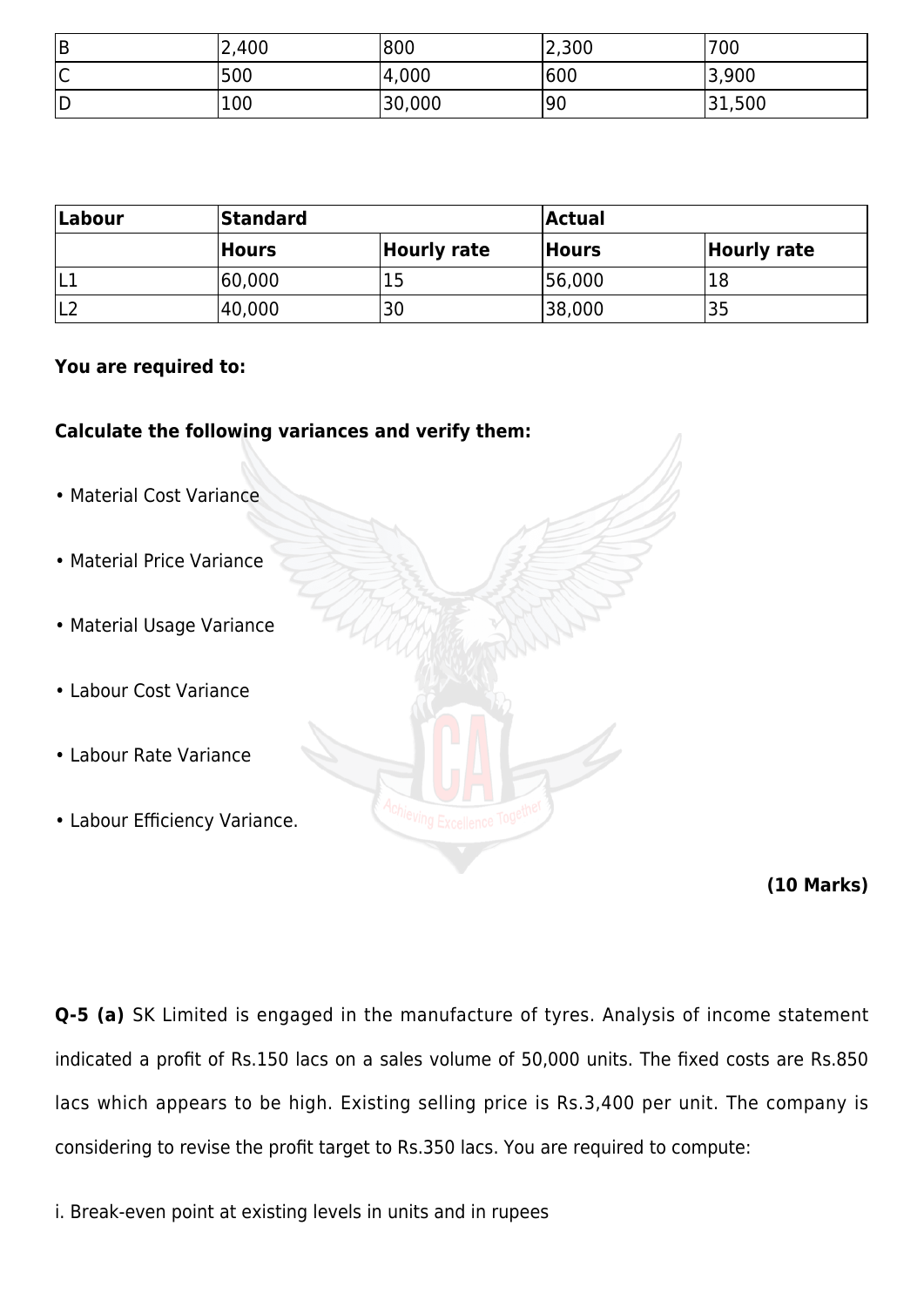ii. The number of units required to be sold to earn the target profit

iii. Profit with 15% increase in selling price and drop in sales volume by 10%

iv. Volume to be achieved to earn target profit at the revised selling price as calculated in (iii) above, if a reduction of 8% in the variable costs and Rs.85 lacs in the fixed cost is envisaged.

# **(10 Marks)**

**(b)** The cost accountant of manufacturing company provides you the following details for year

2007:

| Direct Material            | 1,75,000 | <b>Other Variable Costs</b> | 80,000   |
|----------------------------|----------|-----------------------------|----------|
| Direct wages               | 1,00,000 | Other fixed costs           | 80,000   |
| Fixed factory overheads    | 1,00,000 | Profit                      | 1,15,000 |
| Variable factory overheads | 1,00,000 | Sales                       | 7,50,000 |

During the year, the company manufactured two products A and B and the output and costs were:

| Particulars               |          |          |
|---------------------------|----------|----------|
| Output (units)            | 2,00,000 | 1,00,000 |
| Selling price per unit    | Rs.2.00  | Rs.3.50  |
| Direct materials per unit | Rs.0.50  | Rs.0.75  |
| Direct wages per unit     | Rs.0.25  | Rs.0.50  |

Variable factory overheads are absorbed as a percentage of direct wages. Other variable costs have been computed as: Product A Re.0.25 per unit; and B Re.0.30 per unit. During 2008, it is expected that the demand for product A will fall by 25 % and for B by 50%. It is decided to manufacture a further product C, the cost for which are estimated as follows:

| Particulars               | <b>Product C</b> |
|---------------------------|------------------|
| Output (units)            | 2,00,000         |
| Selling price per unit    | 1.75             |
| Direct materials per unit | 0.40             |
| Direct wages per unit     | 0.25             |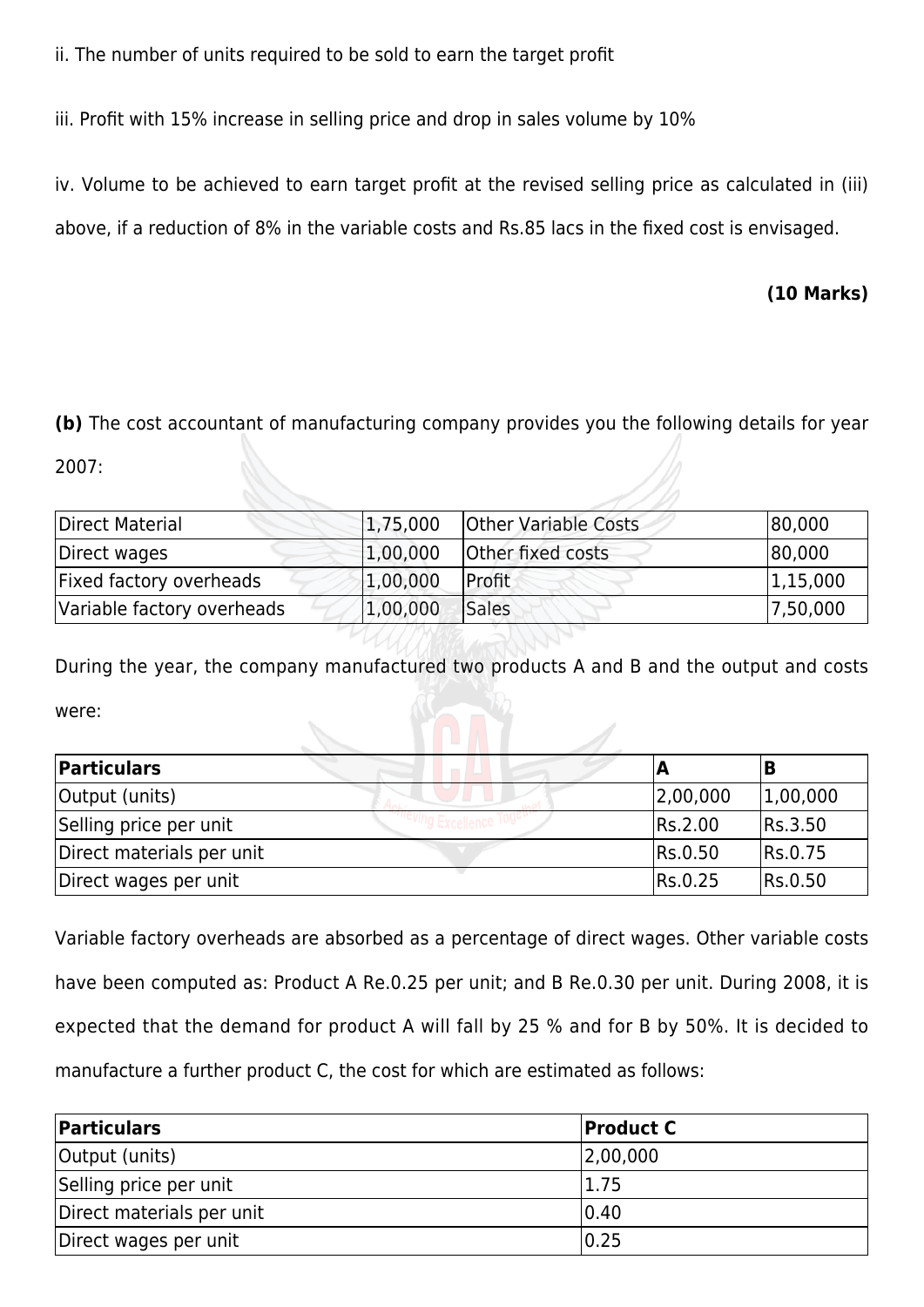It is anticipated that the other variable costs per unit will be the same as for product A. Prepare a budget to present to the management, showing the current position and the position for 2008. Comment on the comparative results.

**(10 Marks)**

# **Q- 6 Answer any four of the following:**

- **(a)** State the types of cost in the following cases:
- a. Interest paid on own capital not involving any cash outflow
- b. Withdrawing money from bank deposit for the purpose of purchasing new machine for expansion purpose
- c. Rent paid for the factory building which is temporarily closed
- d. Cost associated with the acquisition and conversion of material into finished product

**(b)** SCUSS the accounting treatment of Idle time and overtime wages.

**(c)** Define Inventory Control and give its objectives. List down the basis to be adopted for Inventory Control.

**(d)** Define Zero Base Budgeting and mention its various stages.